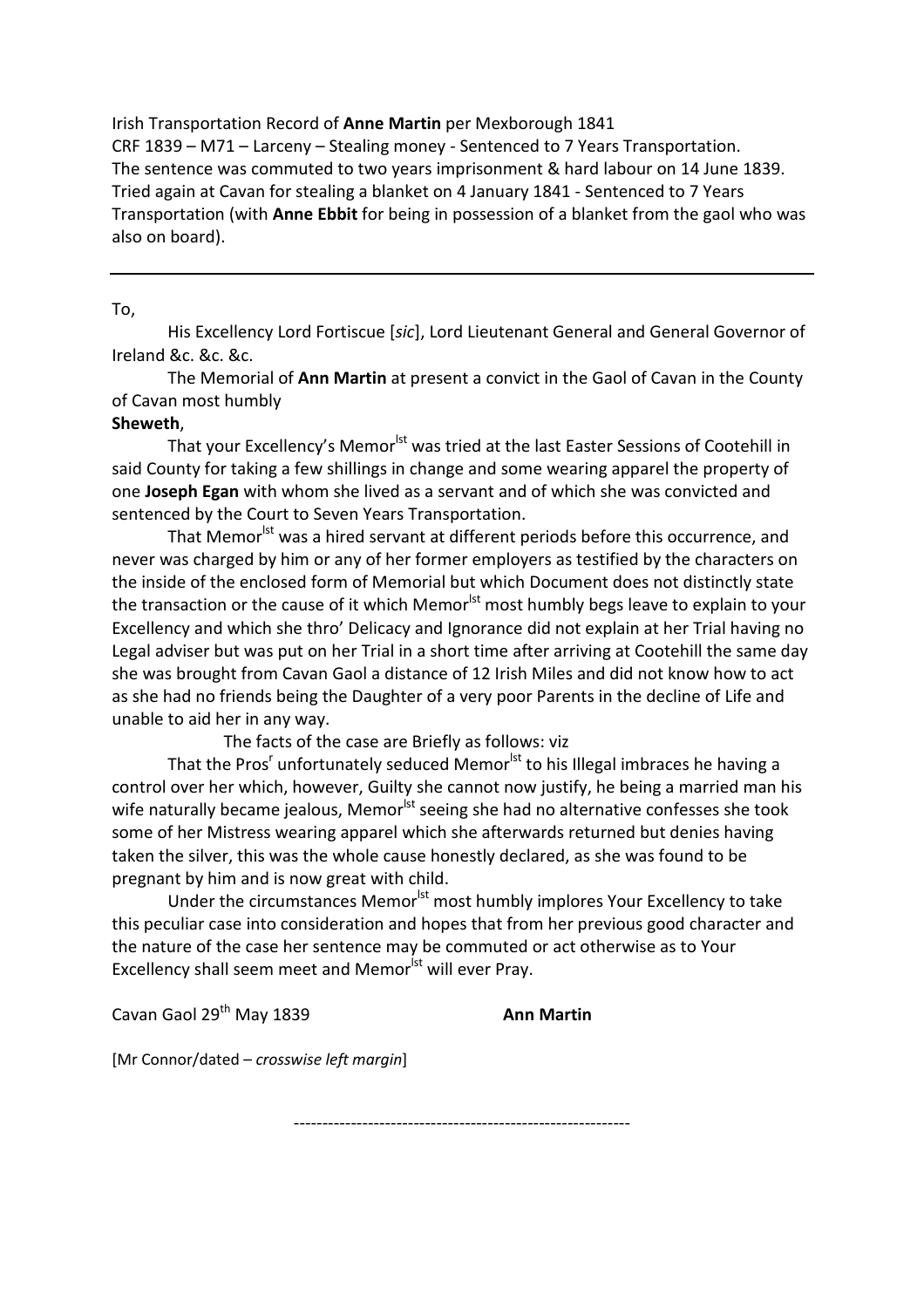# To His Excellency Hugh Earl Fortescue, Lord Lieutenant General and General Governor of Ireland

 Memorial of **Anne Martin** of Cootehill, now a prisoner in Cavan Gaol.  **Sheweth** 

 That Memorialist was convicted at the last sessions of Cootehill and sentenced to Transportation for taking wearing apparel  $\&c^a$ . from her Masters house, which she returned having repented of doing so it being her first fault and commited thro' youthful Ignorance, Mem<sup>st</sup>. was brought from Cavan to Cootehill Sessions for Tryal on the 3<sup>rd</sup> Ins<sup>t</sup>. and tried on same day. Consequently had not time to get in Two or three Respectable Men to give her a character with whom the Mem<sup>st</sup>. had lived as a servant from the age of Eleven or Twelve years. Memorialist is a young woman of twenty-three years of age, never was confined: till the present time, nor never before a magistrate.

Mem<sup>st</sup>: most humbly prays your Excellency will be graciously pleased to mitigate her sentence of Seven Years Transportation to any less period of confinement in this Kingdom, such as may seem meet to you. Mem<sup>st</sup>, has a poor Distressed mother and three children, Destitute of support, who were always depending on her wages  $\&c^a$ .

She prays a Forgiveness in some measure for this her **First offence**, and throws herself on your Excellency's Clemency, for which she will as in duty bound ever pray. 8<sup>th</sup> April 1839

# **Anne Martin, Prisoner**  Cavan Gaol

------------------------------------------------- I certify that **Ann Martin** lived with me for the space of two years and six months. During which time she served me faithfully, honestly and with perfect sobriety and parted with her at her own request. I give this at the request of Memorialist May  $20^{th}$  1839. **Peter McCabe** Tullyvin County of Cavan

[?] Dawson J.P. Ianagh } Nich. Devereux Rector of Gortin  $\{$ 

I certify the above statement to be correct. John McCabe of Aghagashlan in the County of Cavan

The abovenamed **Ann Martin** lived in this Parish all her Life. I never before heard her character impeached. Felix McCabe PP Kill

I have not known the subject of this Memorial but I firmly believe the attestation in her favour given by her Parish Priest the Revd Felix McCabe. James Browne DD.

-------------------------------------------------